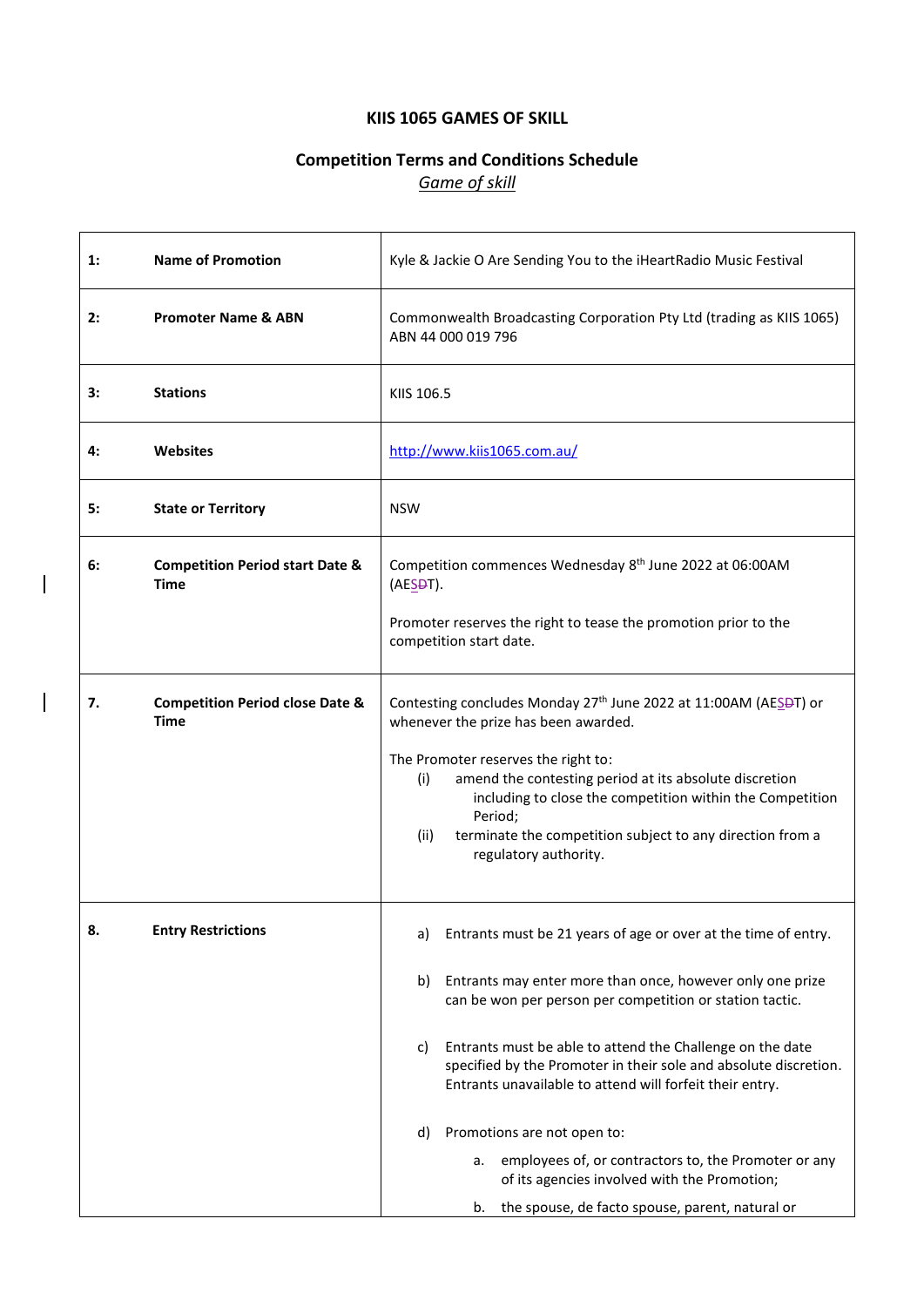|                    |     |           | adopted child, or sibling (whether natural or adopted<br>by a parent) of such employees and contractors<br>(whether or not they live in the same household);                                                                                                                                                                                                                                                                             |
|--------------------|-----|-----------|------------------------------------------------------------------------------------------------------------------------------------------------------------------------------------------------------------------------------------------------------------------------------------------------------------------------------------------------------------------------------------------------------------------------------------------|
|                    |     | c.        | any person who is discovered to have used or<br>attempted to use any more than one name in order to<br>qualify to win any Promotion run by the Promoter<br>except in the case of a legal change of name;                                                                                                                                                                                                                                 |
|                    |     | d.        | any person where that person or anyone from the<br>same family or household has won a prize or prizes<br>from the Promoter on the radio station or on any<br>station owned or controlled by the Australian Radio<br>Network valued either individually or collectively at<br>more than \$500 in the 30 days prior to the<br>commencement of the Promotion, or \$20,000 in the 6<br>months prior to the commencement of the<br>Promotion. |
|                    | e)  |           | Entrants who provide incorrect, misleading or fraudulent<br>information are ineligible in the promotion and all entries of an<br>entrant who is deemed by the Promoter to have provided<br>incorrect or misleading information may, at the discretion of<br>the Promoter be deemed invalid.                                                                                                                                              |
|                    | f)  |           | Entrants must not have any prior criminal convictions, AVOs or<br>Police records and the Promoter reserves the right to<br>terminate their involvement with the Entrant if this if found to<br>be in breach at any time throughout the contesting period.                                                                                                                                                                                |
|                    | g)  |           | Promotions are not open to any person, including Australian<br>residents, entering the competition from outside of Australia.                                                                                                                                                                                                                                                                                                            |
|                    | h)  |           | Entrants acknowledge that they must be contactable by the<br>Promoter in order to be successful. Entrants unable to be<br>contacted in accordance with these terms for any reason will<br>forfeit their prize / opportunity.                                                                                                                                                                                                             |
|                    | i)  |           | For additional entries via the KIIS Street Teams, entrants must<br>be able to provide valid photo identification to a representative<br>of the Promoter at the time of entering.                                                                                                                                                                                                                                                         |
|                    | j)  |           | Entrants must provide a nominated valid Australian bank<br>account as requested by the Promoter, in the event that the<br>entrant is a winner.                                                                                                                                                                                                                                                                                           |
|                    |     |           | Phone entry for on-air activity:                                                                                                                                                                                                                                                                                                                                                                                                         |
| How to enter<br>9. |     |           | During the competition period:                                                                                                                                                                                                                                                                                                                                                                                                           |
|                    |     | promoter. | (a) Listeners will be invited to listen into the Station during a specified<br>time period and call 13 1065 when they hear a solicit from the                                                                                                                                                                                                                                                                                            |
|                    |     |           | (b) Entrants who successfully call 13 1065 and are selected by the<br>Promoter (in its absolute discretion) and meet the entry restrictions<br>will be added to a standby list.                                                                                                                                                                                                                                                          |
|                    | (C) |           | Each Monday during the contesting period a winner will be<br>selected from the standby list, totalling 3 winners across the<br>contesting period at the absolute discretion of the Promoter.                                                                                                                                                                                                                                             |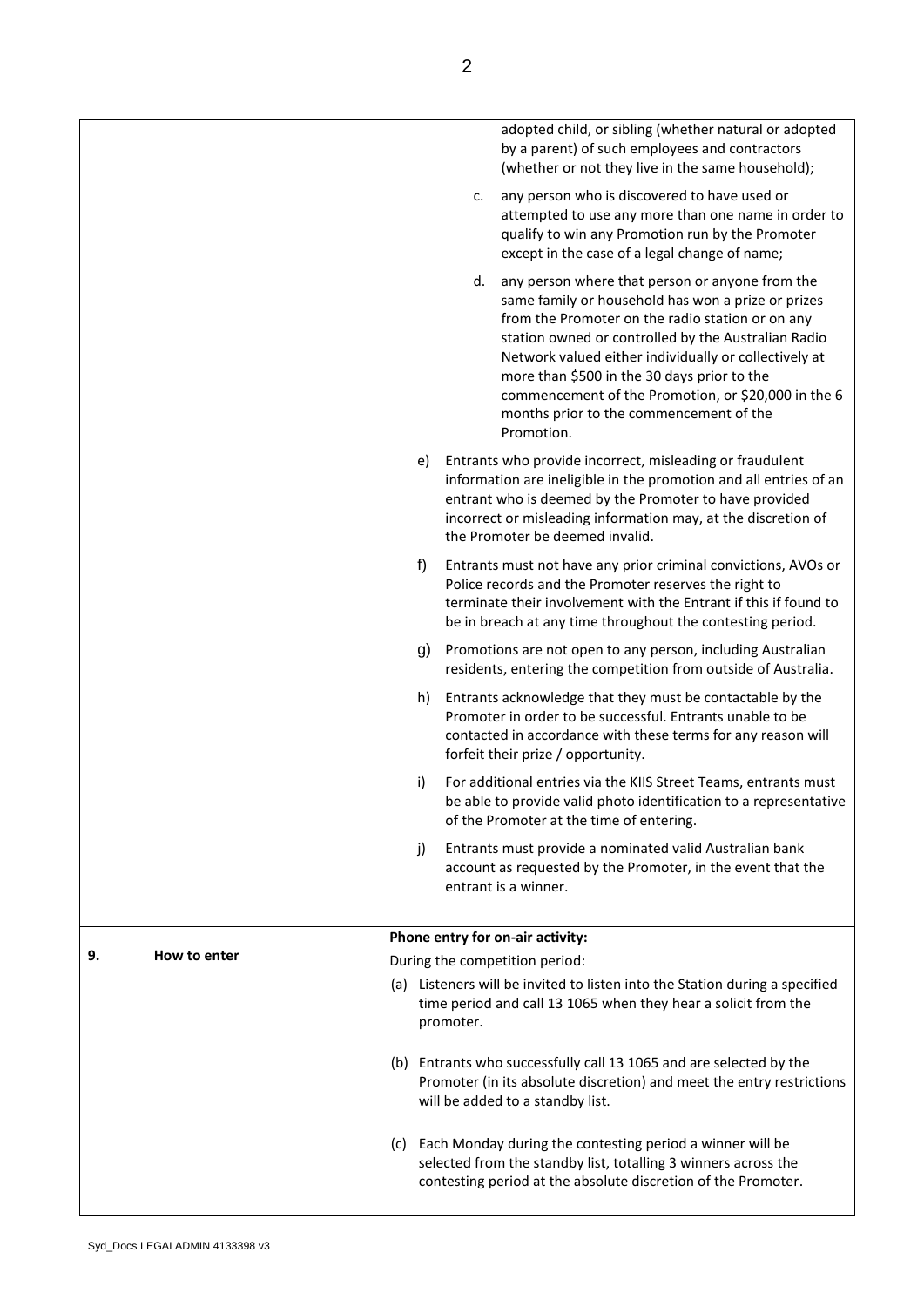|     |                              | (d) The Promoter will select the callers at its discretion based on the<br>judging criteria below.                                                                                                                                                                                                                                                                                                                                      |
|-----|------------------------------|-----------------------------------------------------------------------------------------------------------------------------------------------------------------------------------------------------------------------------------------------------------------------------------------------------------------------------------------------------------------------------------------------------------------------------------------|
|     |                              | (e) If the Promoter is unable to contact eligible Contestants within the<br>time period specified, they will forfeit their entry which will be<br>replaced by another chosen entrant.                                                                                                                                                                                                                                                   |
|     |                              | Entrants may be required to go through an eligibility checklist off<br>(f)<br>air (at the absolute discretion of the Promoter) as noted in the<br>entry restrictions. If the entrant who successfully calls does not<br>meet the eligibility requirements they will not go through to<br>participate.                                                                                                                                   |
|     |                              | (g) At any time during contesting the announcer(s) may give the<br>entrant additional challenges or bribes. Examples including, but not<br>limited to: A bonus round/double or nothing.                                                                                                                                                                                                                                                 |
|     |                              | (h) Rules will be stipulated on air by the Promoter, at its absolute<br>discretion.                                                                                                                                                                                                                                                                                                                                                     |
|     |                              | A prize is not guaranteed if the contestant does not answer the<br>(i)<br>questions correctly.                                                                                                                                                                                                                                                                                                                                          |
|     |                              | The Promoter's decision is final and no correspondence will be<br>(j)<br>entered into.                                                                                                                                                                                                                                                                                                                                                  |
|     |                              | (k) The Promoter reserves the right in its absolute discretion to refrain<br>from broadcasting any call.                                                                                                                                                                                                                                                                                                                                |
| 10. | <b>Limitation on entries</b> | Entrants may enter as many times as they like.                                                                                                                                                                                                                                                                                                                                                                                          |
|     |                              | However, once the prize threshold of \$500 or more is won (through<br>singular or multiple prizes available through Australian Radio Network),<br>a 30 day stand down period will come into place.                                                                                                                                                                                                                                      |
|     |                              | Any person where that person, or anyone from the same family or<br>household who has won a prize or prizes from the Promoter on the<br>radio station (or on any station owned or controlled by the Australian<br>Radio Network) valued either individually, or collectively at more than<br>\$500 in the 30 days prior to the commencement of the Promotion, or<br>\$20,000 in the 6 months prior to the commencement of the Promotion. |
| 12. | <b>Judging Criteria</b>      | Each valid entry will be individually judged (by representatives<br>of the Promoter) based on, among other things, creativity,<br>humour, suitability for radio.                                                                                                                                                                                                                                                                        |
|     |                              | There are three (3) prizes to be won, each inclusive of:                                                                                                                                                                                                                                                                                                                                                                                |
| 13: | <b>Prize Details</b>         | 2 x Return Economy flights for two from Sydney to Las Vegas<br>flying United Airlines (to be provided in voucher form for<br>redemption, additional terms and conditions may apply for                                                                                                                                                                                                                                                  |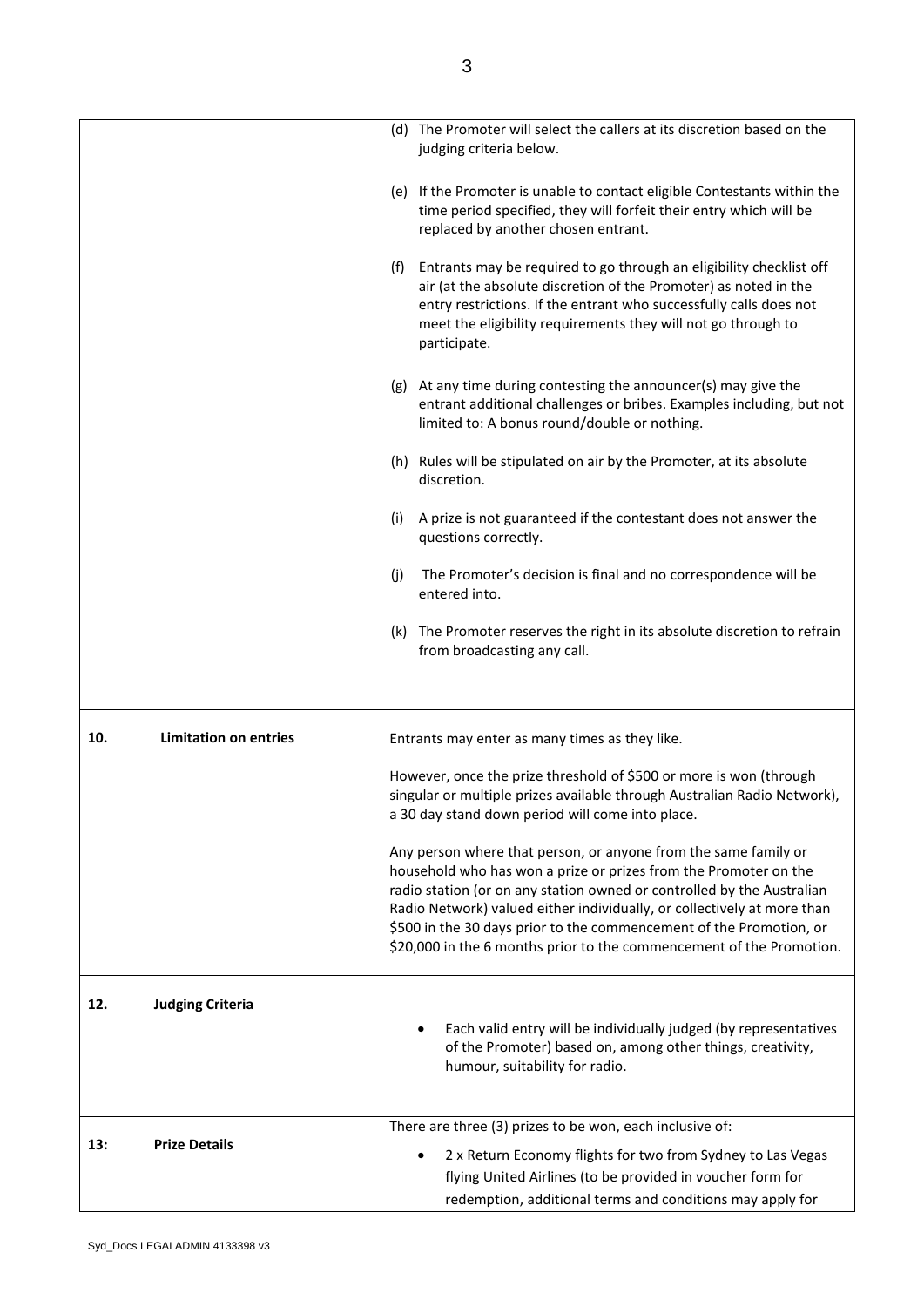|     |                                 | voucher redemption).                                                                                                                                                                                                                                                                                                                                                                                                    |
|-----|---------------------------------|-------------------------------------------------------------------------------------------------------------------------------------------------------------------------------------------------------------------------------------------------------------------------------------------------------------------------------------------------------------------------------------------------------------------------|
|     |                                 | Four (4) nights' accommodation in a double room at a hotel of<br>the promoter's discretion staying September 22nd-26 <sup>th</sup> (US<br>time).<br>2 x General Admission Tickets to iHeartRadio Festival on<br>September $23^{rd}$ – September $24^{th}$ 2022 held at the T Mobile                                                                                                                                     |
|     |                                 | Arena in Las Vegas.                                                                                                                                                                                                                                                                                                                                                                                                     |
|     |                                 | Once a winner has been allocated tickets to an event, they are ineligible<br>to win any additional tickets to the same event.                                                                                                                                                                                                                                                                                           |
|     |                                 | Additional spending money, meals (other than outlined above), taxes,<br>luggage costs, insurance and all other ancillary costs are not included,<br>and are at the winner's expense.                                                                                                                                                                                                                                    |
|     |                                 | If an Entrant is deemed a winner, they will receive one (1) prize only.                                                                                                                                                                                                                                                                                                                                                 |
|     |                                 | Exact dates of travel to be specified by the Promoter.<br>Prizes awarded are subject to availability and are at the complete<br>discretion of the Promoter.                                                                                                                                                                                                                                                             |
|     |                                 | All prizes are non-transferable. Any prize that is found to be for sale or<br>on-sold will be cancelled and will not be reissued.                                                                                                                                                                                                                                                                                       |
|     |                                 | No refund or exchange will be given for any prize.                                                                                                                                                                                                                                                                                                                                                                      |
|     |                                 | All prizes are subject to COVID restrictions. Compliance with any public<br>health requirements is the responsibility of the winners (and their<br>companion) and the Promoter makes no representations as to the<br>conditions at the destination and is not responsible if the prize is unable<br>to be fulfilled due to COVID restrictions or any other external<br>circumstances outside of the Promoter's control. |
|     |                                 | Should any elements of the prize be changed, moved, cancelled or not<br>available for any unforeseen reason or for reasons outside of the<br>Promoter's control (including for example COVID-19), the Promoter<br>takes no responsibility and the Prize Winners will not be compensated.                                                                                                                                |
| 14: | <b>Total Prize Value</b>        | Up to \$36,000 inc GST                                                                                                                                                                                                                                                                                                                                                                                                  |
| 15: | <b>Winner Notification</b>      | Winners will be notified:<br>On air at the time of winning                                                                                                                                                                                                                                                                                                                                                              |
| 16: | <b>Prize Claim and Delivery</b> | Unless otherwise specified by the Promoter, prize/s must be claimed<br>within 3 months of their win date. If the winner does not claim their<br>prize(s) within a three-month period, they will forfeit their prize.                                                                                                                                                                                                    |
|     |                                 | Winners may be required to prove their identity and show evidence as<br>documented on their birth certificate, driver's licence or passport<br>before any prize is rewarded.                                                                                                                                                                                                                                            |
|     |                                 | Winners may also be required to provide any documentation which the<br>Promoter and/or the Promoter's insurer reasonably requests for the                                                                                                                                                                                                                                                                               |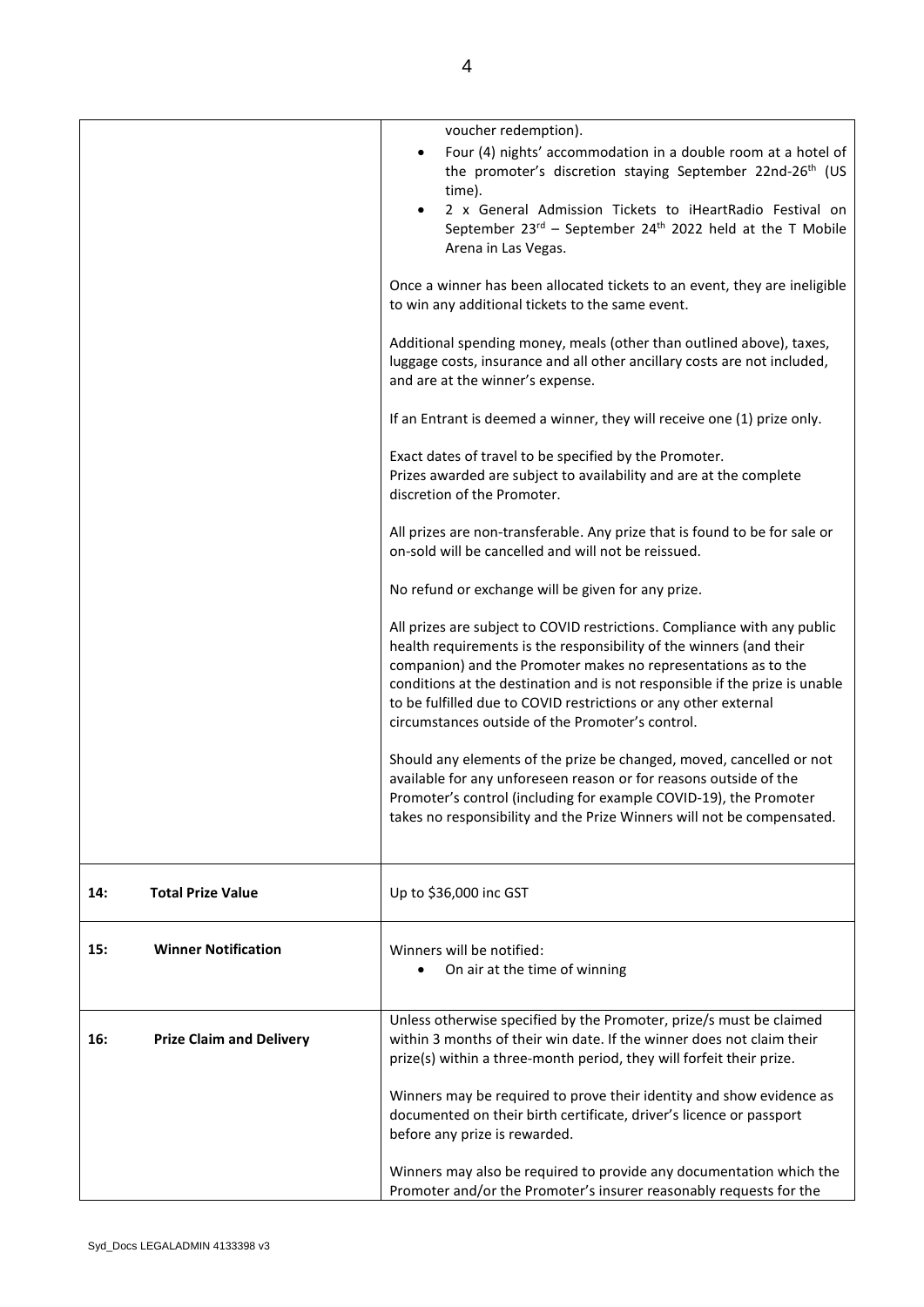|                                  | purposes of prize redemption.                                                                                                                                                                                                                                                                                                                                                                                                                                                                                                                                                                                                                                                                                                                          |
|----------------------------------|--------------------------------------------------------------------------------------------------------------------------------------------------------------------------------------------------------------------------------------------------------------------------------------------------------------------------------------------------------------------------------------------------------------------------------------------------------------------------------------------------------------------------------------------------------------------------------------------------------------------------------------------------------------------------------------------------------------------------------------------------------|
|                                  | The Promoter will not be liable for prizes that are damaged or lost in the<br>mail or not delivered to the winner due to external circumstances<br>outside of the Promoter's control. No compensation or replacement<br>prizes will be offered.                                                                                                                                                                                                                                                                                                                                                                                                                                                                                                        |
|                                  | Where the prize is a voucher or tickets<br>Mail or Email - The prize/s may be provided to the prize<br>winner/s by the prize provider and can be delivered to the<br>winners residential address via mail or delivered via email.<br>Where the prize is travel<br>Verification requirement - The prize must be claimed by<br>winners providing the Promoter or Promoter's nominated<br>travel agent, the full names of the travellers as per their<br>passports, their dates of birth, passport numbers and scanned<br>copy of passports.<br>Collection of prize - The winner will be advised by the<br>Promoter whether they are required to come into the Station<br>or go direct to the Promoter's nominated travel agent to<br>collect their prize |
|                                  | <b>Unclaimed prize draw</b><br>There will be no unclaimed prize draw.                                                                                                                                                                                                                                                                                                                                                                                                                                                                                                                                                                                                                                                                                  |
| <b>Special conditions</b><br>17. | General<br>The Promoter's decision is final, and no correspondence will be entered<br>into regarding the award of any prize or the pronouncement of a winner<br>or winners (as applicable).                                                                                                                                                                                                                                                                                                                                                                                                                                                                                                                                                            |
|                                  | Prizes awarded are subject to availability and are at the complete<br>discretion of the Promoter.                                                                                                                                                                                                                                                                                                                                                                                                                                                                                                                                                                                                                                                      |
|                                  | Should any elements of a prize be changed, moved, cancelled or not<br>available for any unforeseen reason or for reasons outside the<br>Promoter's control (including for example COVID-19), the Promoter<br>takes no responsibility and the Prize Winners will not be compensated.                                                                                                                                                                                                                                                                                                                                                                                                                                                                    |
|                                  | Prizes are subject to COVID-19 restrictions and travel restrictions.<br>Compliance with any public health requirements is the responsibility of<br>the winner (and their companions). The Promoter makes no<br>representation as to the conditions at the location and is not<br>responsible if the prize is unable to be fulfilled due to COVID-19<br>restrictions or any other external circumstances outside of the<br>Promoter's control.                                                                                                                                                                                                                                                                                                          |
|                                  | Prior to acceptance of any prize, the Promoter may require the winner<br>to sign documents including a prize acceptance form, consent to<br>broadcast (such as an image or footage release), liability or publicity<br>waiver or indemnity form. Any winner that fails to sign any required<br>documentation as requested by the Promoter may be disqualified from<br>the promotion.                                                                                                                                                                                                                                                                                                                                                                   |
|                                  | It may also be a condition of being a prize winner that winners be<br>available for on-air interviews and/or in-studio and/or on location                                                                                                                                                                                                                                                                                                                                                                                                                                                                                                                                                                                                              |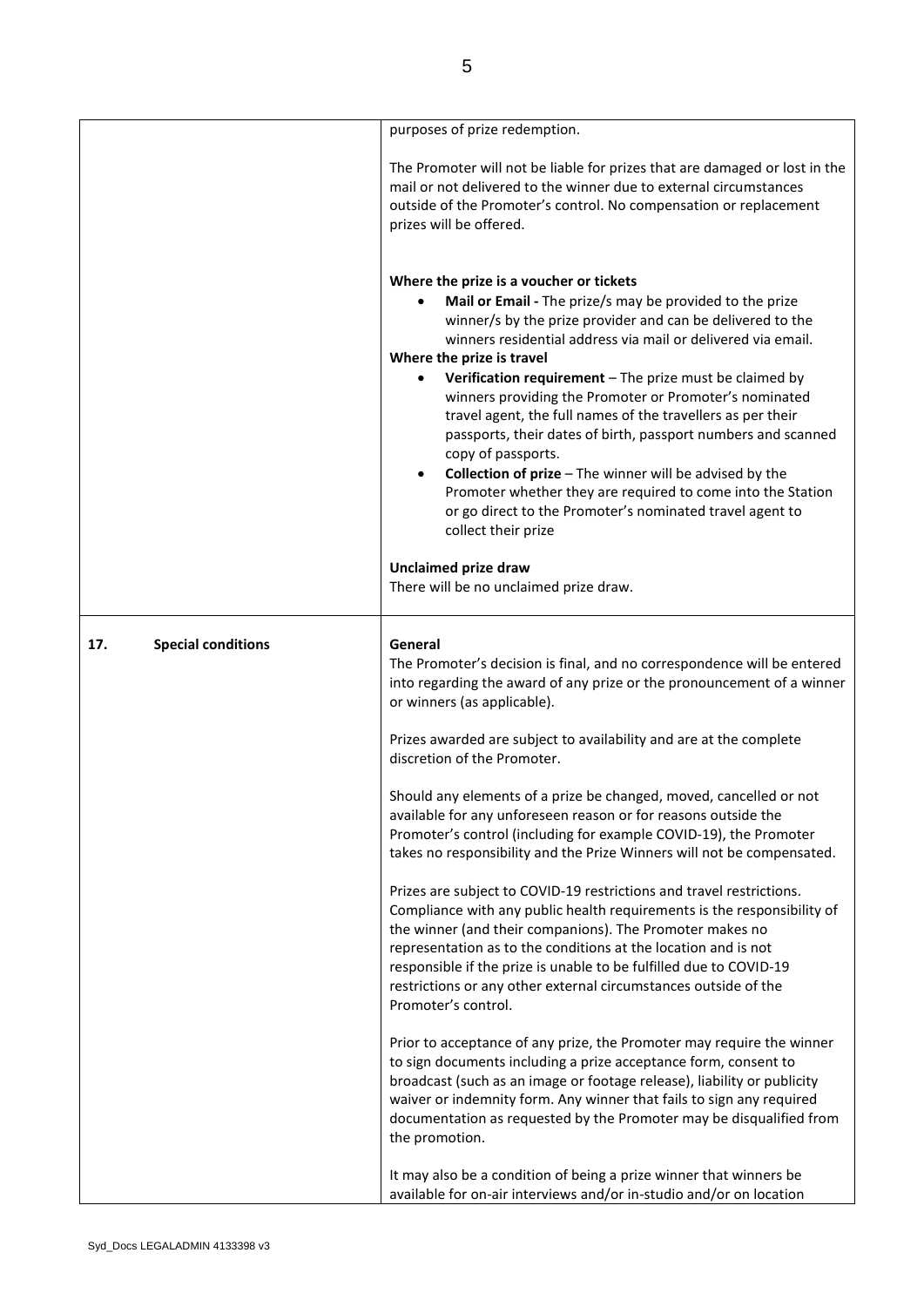| interviews, photos or videos as part of redeeming a prize.                                                                                                                                                                                                                                                                                                                                                                                                                                                                                  |
|---------------------------------------------------------------------------------------------------------------------------------------------------------------------------------------------------------------------------------------------------------------------------------------------------------------------------------------------------------------------------------------------------------------------------------------------------------------------------------------------------------------------------------------------|
| Should there be any technical malfunctions for any reason, the<br>Promoter has the option to extend the time period for giveaways<br>and/or change the specified day/s. The Promoter will then stipulate on<br>air the new end time of the competition. Where applicable, contestants<br>may at the absolute discretion of the Promoter be awarded the prize off<br>air.                                                                                                                                                                    |
| Pre-record where the contesting segment cannot run live<br>Should the contesting segment not be able to run live, the Promoter will<br>pre-record a segment with random callers from another contest set for<br>this promotion which will run on the pre-recorded show day. Any caller<br>who is chosen to participate in a pre-recorded segment will be made<br>aware at the time of calling. Anyone who takes part in a pre-recorded<br>segment will have their minor or major prizes awarded in accordance<br>with a 'live' segment win. |
| <b>Information collected</b><br>The Entrant acknowledges and agrees that their personal information<br>will be collected for the purpose of administering the competition and<br>arranging for the prize to be provided to the winning Entrants, and<br>otherwise in accordance with the Promoter's privacy statement at<br>http://www.arn.com.au/about-us/privacy-policy/.                                                                                                                                                                 |
| <b>Contesting dates</b><br>Contesting dates for prize giveaways is at the absolute discretion of the<br>Promoter. Should for any reason the contesting dates need to change<br>(for example, due to talent being unavailable, technical difficulties with<br>the phones or other equipment, and/or any changes to prize<br>availability) the Promoter will communicate the date change on air,<br>online and/or on social. The Promoter also has the option to extend the<br>existing contesting day should it be required for any reason.  |
| Promoter's right to request further information<br>The Promoter, in its sole and absolute discretion, may request for more<br>information with respect to an entry. Contact by the Promoter or the<br>Station does not mean that the entry is deemed the winner.                                                                                                                                                                                                                                                                            |
| Promoter's right to exclude any entrant<br>The Promoter reserves the right to exclude any entrant in its absolute<br>discretion, including should it deem an entrant to be unsuitable for<br>participation in the promotion.                                                                                                                                                                                                                                                                                                                |
| <b>Phone calls</b><br>If an entrant's phone line drops out, or for any reason the entrant's<br>answer is inaudible, or the announcers are unable to hear the entrant<br>on the phone line, the Promoter (in its sole and absolute discretion)<br>may decide to replace the selected entrant by randomly selecting<br>another entrant who has called through to the Station.                                                                                                                                                                 |
| Pre-record where the contesting segment cannot run live<br>Should the contesting segment not be able to run live, the Promoter will<br>pre-record a segment with entrants from the list which will run on the<br>pre-recorded show day. Any listener who is chosen to participate in a<br>pre-recorded segment will be made aware at the time of participating.                                                                                                                                                                             |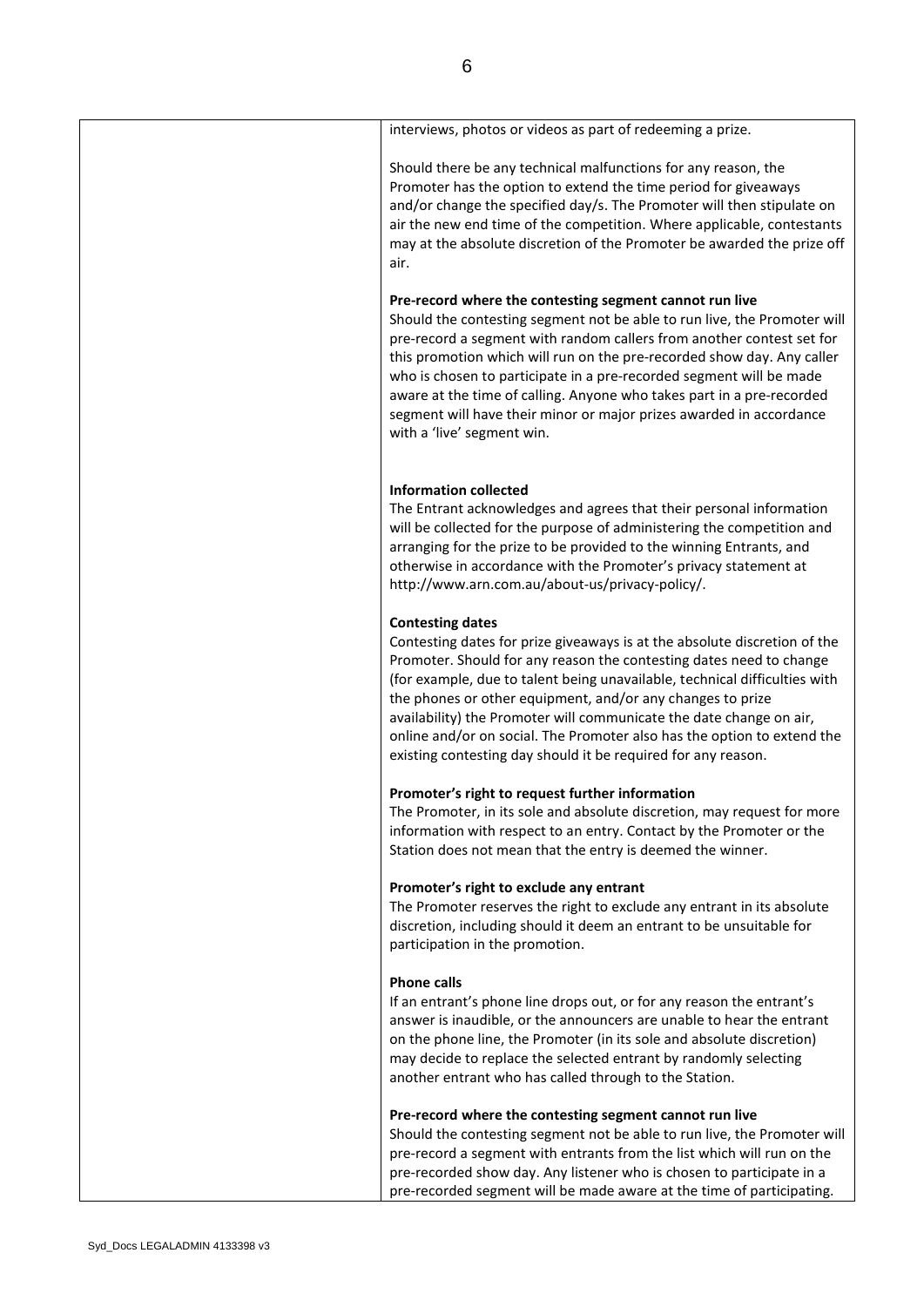| Anyone who takes part in a pre-recorded segment will have their minor<br>or major prizes awarded in accordance with a 'live' segment win.<br>Any listener who is chosen to participate in a pre-recorded segment<br>must not make any statement, announcement or comment to the<br>public or any media regarding their participation, without the express<br>prior approval of the Promoter.                                                                                                                                                                                                                    |
|-----------------------------------------------------------------------------------------------------------------------------------------------------------------------------------------------------------------------------------------------------------------------------------------------------------------------------------------------------------------------------------------------------------------------------------------------------------------------------------------------------------------------------------------------------------------------------------------------------------------|
| Consent to further contact by the Station<br>By entering this Promotion you agree that the Promoter or its related<br>entities can contact you for future promotions, including but not limited<br>to, using your details and broadcasting them on air and/or online.                                                                                                                                                                                                                                                                                                                                           |
| The Promoter will only collect and use your details in accordance with<br>its Privacy Policy at http://www.arn.com.au/about-us/privacy-policy/                                                                                                                                                                                                                                                                                                                                                                                                                                                                  |
| Consent to broadcast participation in contests<br>By entering this competition, Entrants grant to the Promoter a<br>perpetual, non-exclusive, royalty free licence to use the materials<br>and/or their name, image, voice, likeness, biographic information or any<br>other material that identifies them, including any photographic, visual<br>or sound recordings of the same (collectively, Recordings), for the<br>purposes of conducting the competition and for marketing and<br>promotional purposes. This licence includes any social media material<br>published in accordance with the Competition. |
| By entering this Promotion, you agree that ARN can contact you for<br>future promotions, including but not limited to, using your details and<br>broadcasting them on air and/or online.                                                                                                                                                                                                                                                                                                                                                                                                                        |
| Indemnity<br>Should any elements of the prize be changed, moved, cancelled or not<br>available for any unforeseen reason, the Promoter takes no<br>responsibility and the Prize Winners will not be compensated.                                                                                                                                                                                                                                                                                                                                                                                                |
| Contestants indemnify ARN and its related entities against any claim,<br>action, proceeding, loss or expense arising out of any liability for claims<br>by a third party, or any claims they may have, caused by or in<br>connection with their participation in the Competition or acceptance of<br>any prize. The Promoter has no ongoing liability to the entrant or their<br>nominated person, for any reason whatsoever.                                                                                                                                                                                   |
| <b>Clues and hints</b><br>The Promoter reserves the right to provide hints and clues prior to or<br>during the contesting segment. Clues may be given away, without<br>limitation, via television, social networking sites and/or on the radio, at<br>the absolute discretion of the Promoter.                                                                                                                                                                                                                                                                                                                  |
| Special conditions for overseas travel<br>Exact travel dates will be specified by the Promoter and may be subject<br>to a blackout period as specified by the Promoter. If a winner and<br>travelling companion are, for whatever reason, unable to travel or do<br>not take an element of the prize within the time stipulated by The<br>Promoter, then the prize will be forfeited by the winner.                                                                                                                                                                                                             |
| Unless expressly stated in these terms and conditions, the winner (and<br>their travelling companion) is responsible for all other expenses not<br>listed above including but not limited to meals (other than those                                                                                                                                                                                                                                                                                                                                                                                            |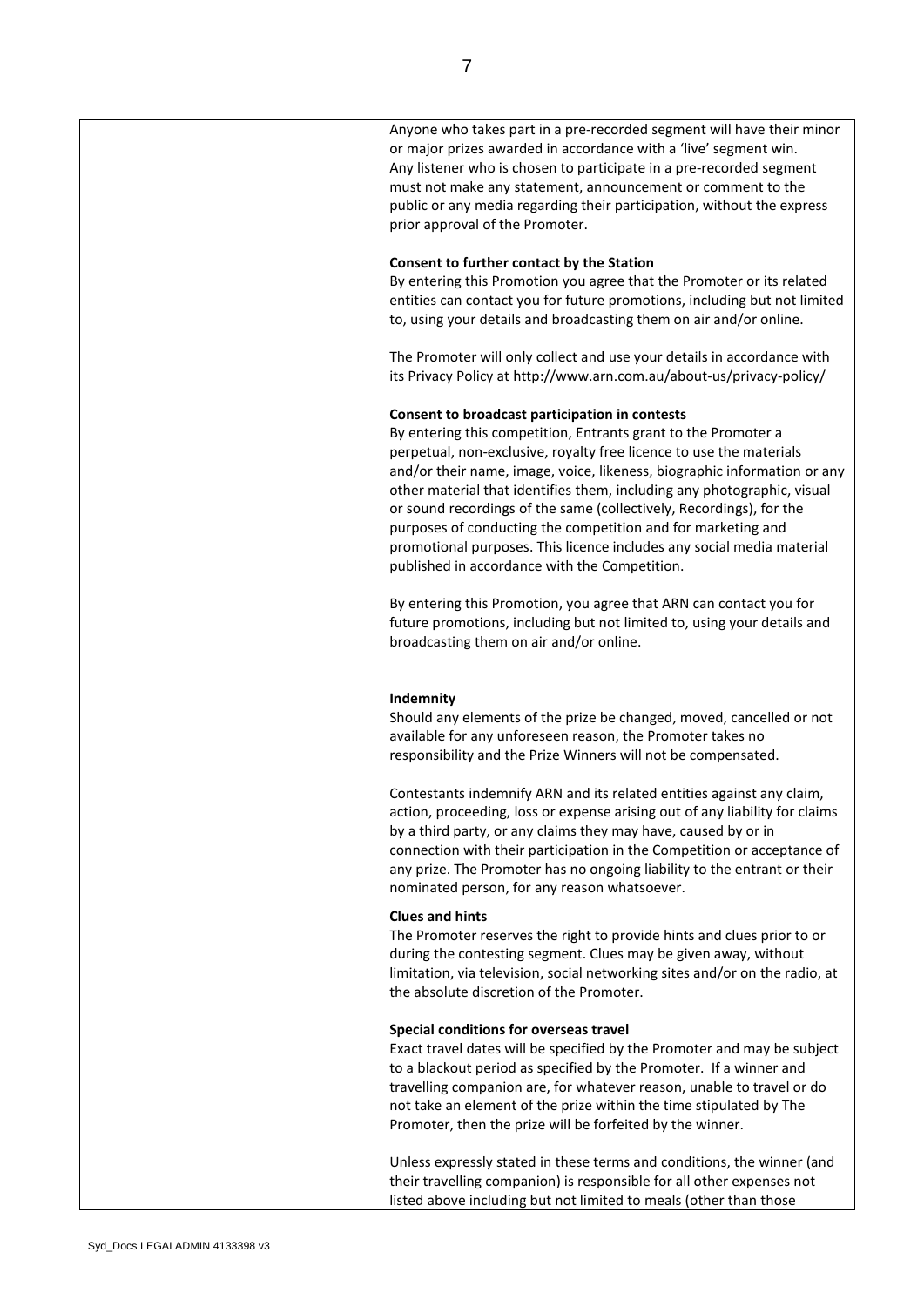| specified), incidentals, mini-bar, laundry, room service, phone calls,<br>gratuities, optional activities and excursions, freight, excess baggage,<br>ground transport, visas, spending money, travel insurance and all<br>transfers, including travel costs to and from their closest capital city<br>airport if the winner is from a regional area, and all other ancillary costs.<br>A credit card imprint may be required at check-in to the hotel, for all<br>incidental charges.                                                                                                      |
|---------------------------------------------------------------------------------------------------------------------------------------------------------------------------------------------------------------------------------------------------------------------------------------------------------------------------------------------------------------------------------------------------------------------------------------------------------------------------------------------------------------------------------------------------------------------------------------------|
| It is the traveller's personal responsibility to ensure that they have valid<br>documentation, including but not limited to valid passports and visas<br>which meet the requirements of immigration and other government<br>authorities at the destinations. Any fines, penalties, payments of<br>expenditures incurred as a result of such documents not meeting the<br>requirements of those authorities will be the sole responsibility of the<br>traveller.                                                                                                                             |
| If the issuing country of your passport is not Australia, you must hold a<br>valid Australian permanent residency visa. Please note, if the issuing<br>country is not listed on the US Visa Waiver Program or the entrant is not<br>eligible to obtain the requisite travel documents (i.e. ESTA) within the<br>nominated timeframe, they will be deemed ineligible.                                                                                                                                                                                                                        |
| If travelling to the USA, the winner & their travelling companion must<br>meet ESTA requirements for entry to the USA (see<br>https://esta.cbp.dhs.gov/esta/ for eligibility criteria) or have an existing<br>visa for entry to the USA. If the winner does not hold a passport from a<br>country that participates in the ESTA program or doesn't qualify for the<br>ESTA program for another reason such as past criminal record and does<br>not hold a US visa at time of winner notification, they will be deemed<br>invalid and the prize will be reallocated to the next drawn winner |
| Due to new US immigration and security restrictions, the Promoter's<br>representative will ask the winners: "Have you travelled to Iran, Iraq,<br>Somalia, Sudan, Syria, Libya or Yemen since 1 March 2011?" If the<br>answer is yes for the winner or their travelling companion, the winners<br>will be deemed ineligible and forfeit their claim to the prize.                                                                                                                                                                                                                           |
| The winner and their travelling companion must confirm that they do<br>not have a criminal record.                                                                                                                                                                                                                                                                                                                                                                                                                                                                                          |
| The winner must confirm that themselves and their travelling<br>companion have a reasonable level of health, fitness and physical and<br>mental ability to safely participate in the prize.                                                                                                                                                                                                                                                                                                                                                                                                 |
| All prize travel will be subject to the carrier's General Conditions of<br>Carriage. The Promoter and carrier make no representations as to the<br>safety, conditions or other issues that may exist at any destination.                                                                                                                                                                                                                                                                                                                                                                    |
| The Promoter and its associated agencies and companies will not be<br>liable for any loss (including, without limitation, indirect, special or<br>consequential loss or loss of profits), expense, damage, personal injury<br>or death which is suffered or sustained (whether or not arising from any<br>person's negligence or wilful misconduct) in connection with this<br>Promotion or accepting or using any prize (or recommendation), except<br>for any liability which cannot be excluded by law (in which case that<br>liability is limited to the minimum allowable by law).     |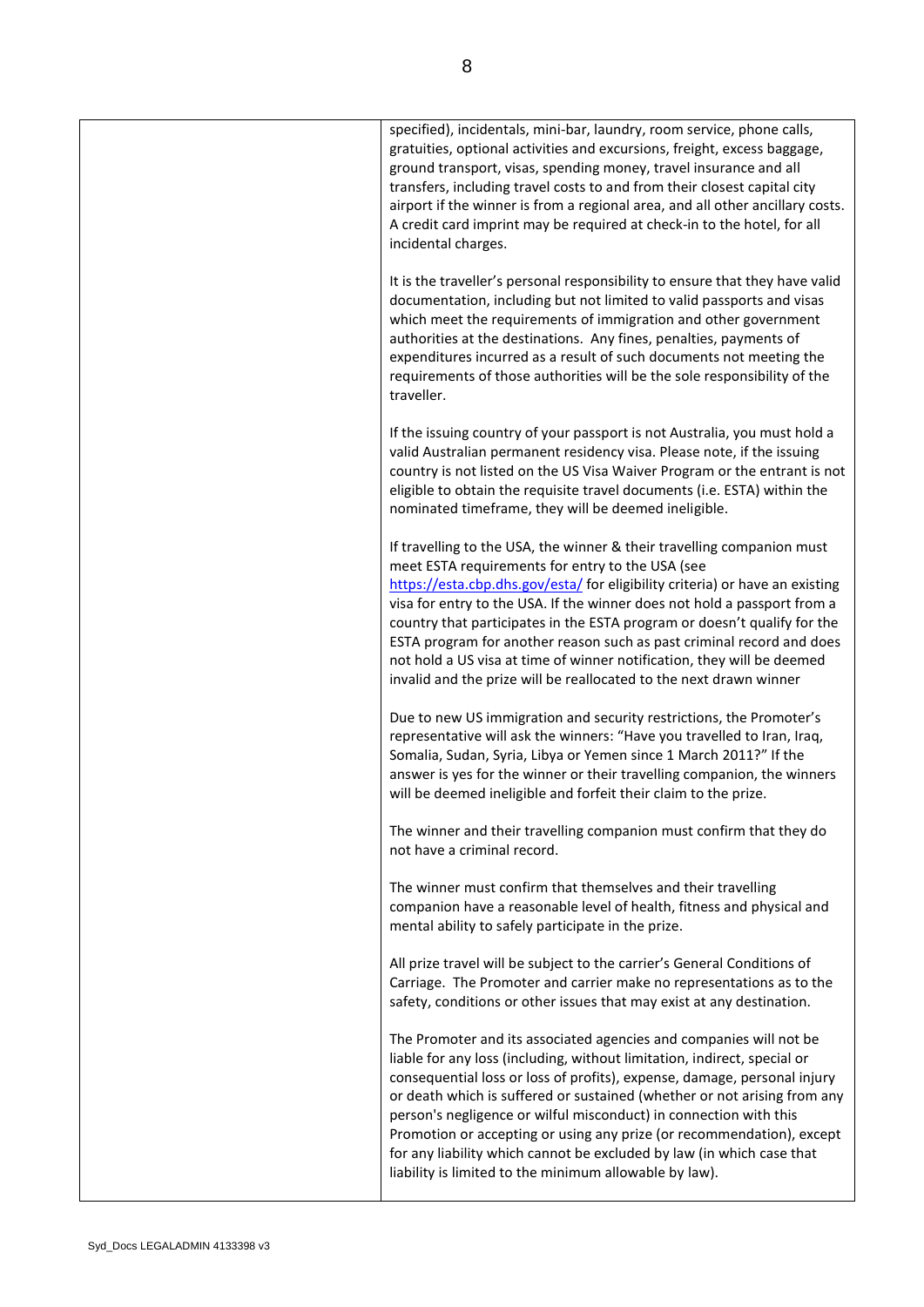| By entering this Competition, and by collecting the prize, the winner<br>acknowledges and accepts that driving, travel and any other activities<br>comprising the prize, are inherently dangerous and may result in death,<br>injury, incapacity, damage to property or other losses.                                                       |
|---------------------------------------------------------------------------------------------------------------------------------------------------------------------------------------------------------------------------------------------------------------------------------------------------------------------------------------------|
| The Promoter strongly recommends that all winners take out travel<br>insurance and consult the www.smartraveller.gov.au website prior to<br>travelling.                                                                                                                                                                                     |
| Winner may be required to sign a prize acceptance form including<br>liability and publicity waiver before the prize booking can be made, and<br>within 72 hours of being notified as the winner to formally accept the<br>prize.                                                                                                            |
| All passengers must travel together on the same flights and stay at the<br>same properties.                                                                                                                                                                                                                                                 |
| No compensation or alternative travel plans will be arranged should the<br>Prize winner and/ or their guest miss their outbound or return flights or<br>fail to meet any check in requirements for any reason. These costs will<br>be the responsibility and expense of the winner and travel guest.                                        |
| Once booking is confirmed no changes are allowed, any changes will be<br>at the cost of the winner.                                                                                                                                                                                                                                         |
| Travel itinerary and travel suppliers (eg. airlines) will be determined by<br>the Promoter in its absolute discretion.                                                                                                                                                                                                                      |
| In the event that the prize or an element of the prize is cancelled,<br>unavailable or postponed for any reason, the winner forfeits the<br>specified element(s) and no cash alternative offer will be granted in lieu<br>of the prize or part of the prize.                                                                                |
| The winner and his/her travel companion are responsible for ensuring<br>that they have valid passports, and any requisite visas, vaccinations and<br>travel documentation.                                                                                                                                                                  |
| Winner and their guest are responsible for securing their ESTA Visa<br>Waiver, prior to departure from Australia.                                                                                                                                                                                                                           |
| Special conditions for event tickets                                                                                                                                                                                                                                                                                                        |
| If a prize comprises tickets or attendance at any function, screening,<br>event or performance, the Promoter accepts no responsibility or liability<br>in respect of the function, screening, event or performance.                                                                                                                         |
| Should the function, screening, event or performance be cancelled,<br>postponed or otherwise varied, including but not limited to the<br>substitution of any promoted performers, then the Promoter has no<br>responsibility to provide alternate or substitute tickets or to provide any<br>cash equivalent in substitute for the tickets. |
| Any tickets awarded as part of a prize are subject to the event venue<br>and ticket terms and conditions, including any applicable age<br>restrictions, and any conditions placed by the event providers.                                                                                                                                   |
| The winner will in all respects be bound by and comply with the terms<br>and conditions applicable to such function, screening, event or<br>performance including but not limited to the requirements for                                                                                                                                   |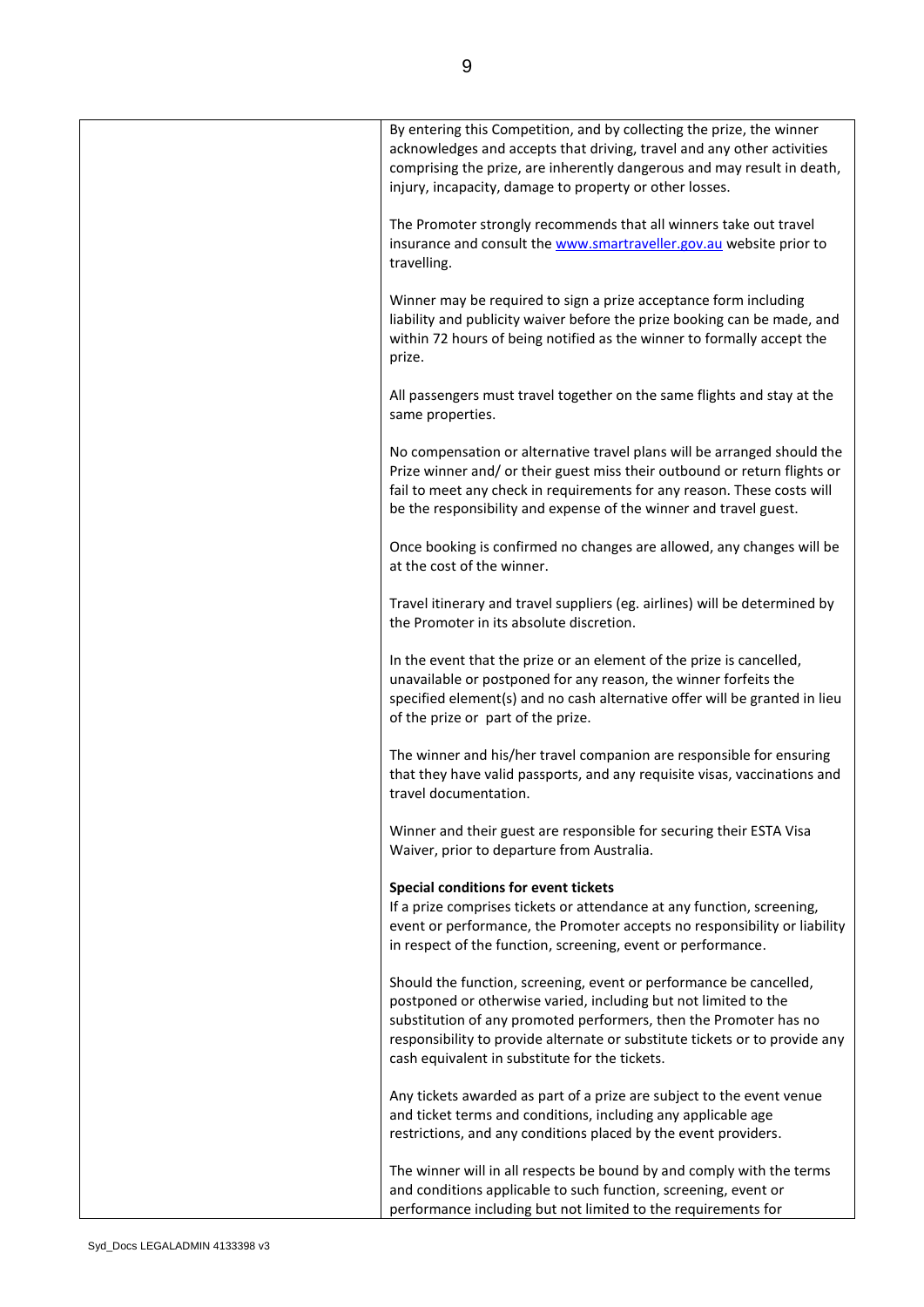| responsible service of alcohol and the right of the Promoter, the<br>organiser of such a function, screening, event or performance, or their<br>respective contractors or representatives the right to refuse the winner<br>and/or any guests of the winner entry or service. |
|-------------------------------------------------------------------------------------------------------------------------------------------------------------------------------------------------------------------------------------------------------------------------------|
| If the prize includes attending an event where alcohol is served, then a<br>winner and any accompanying guests must be 18 years of age or over<br>and must carry with them at                                                                                                 |
| The Promoter and event organisers hereby expressly reserve the right<br>to eject any winner and any companion for any inappropriate<br>behaviour, including but not limited to intoxication, whilst participating<br>in any element of the prize.                             |

**The Australian Radio Network General Terms and Conditions as published on the Station Website and available from the Stations reception on request subject to such variations may be provided for in this Schedule.**

# **AUSTRALIAN RADIO NETWORK**

# **General Terms and Conditions for Promotions & Competitions**

The following document covers all promotions and competitions run by this radio station both On-Air & Online. There are sometimes additional Terms and Conditions applicable to certain competitions, these competition specific Terms can be found in the link under the relevant competition section contained on this site.

#### 1. **THIS DOCUMENT:**

- 1.1 The following General Terms & Conditions apply to all competitions, giveaways and promotions ("**Promotion/s**") run by this ("**Radio Station**").
- 1.2 In the event that a Competition Terms and Condition Schedule ("**Schedule**") has been published in respect of a Promotion then these General Terms and Conditions are subject to all terms and variations as are specified in the Schedule for the purposes of that Promotion.
- 1.3 The "**Promoter**" is the operating entity of the Radio Station unless otherwise specified in a Schedule for the Promotion.
- 1.4 These General Terms and Conditions and the terms and conditions of any applicable Schedule are collectively referred to as the "**Terms and Conditions**".

#### 2. **CONDITIONS OF ENTRY:**

2.1 By submitting an entry to a Promotion, the entrant acknowledges and agrees to be bound by the Terms and Conditions.

## 3. **WHO MAY ENTER PROMOTIONS:**

- 3.1 Promotions are open to permanent residents in the State or Territory in which details of the Promotion are broadcast by the Radio Station unless otherwise specified in the Terms and Conditions.
- 3.2 Some Promotions will only be open to persons who are 18 years of age or older at the time of lodging their entry.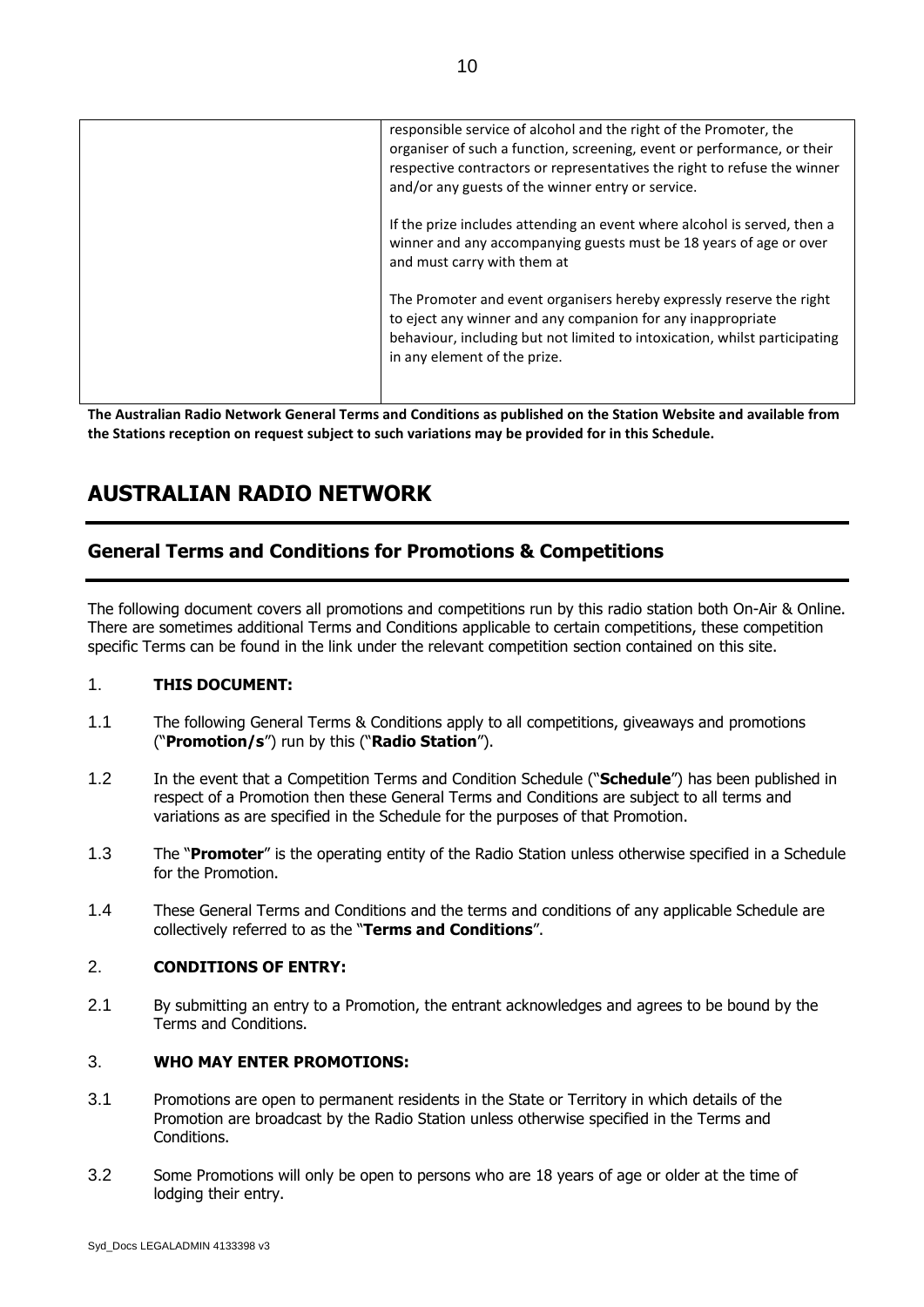- 3.3 The Promoter may specify health, fitness or other requirements for entry if a Promotion requires any form of participation on the part of the entrant or other persons. Such requirements will be determined by the Promoter at its discretion with regard to the health and safety of all participants.
- 3.4 The Promoter may at its discretion withdraw or exclude any person from the Promotion or participation in any prize based on that person's health or medical history.
- 3.5 Unless otherwise stated in a Schedule for a Promotion, each entrant may only enter a Promotion once.
- 3.6 Entries can only be made in an individual's own name and in their own capacity and no entry can be made for or on behalf of any other person, venture or organisation.
- 3.7 Promotions are not open to:
	- (a) employees of, or contractors to, the Promoter or any of its agencies involved with the Promotion;
	- (b) the spouse, de facto spouse, parent, natural or adopted child, or sibling (whether natural or adopted by a parent) of such employees and contractors (whether or not they live in the same household);
	- (c) any person who is discovered to have used or attempted to use any more than one name in order to qualify to win any Promotion run by the Promoter except in the case of a legal change of name;
	- (d) any person where that person or anyone from the same family or household has won a prize or prizes from the Promoter on the radio station or on any station owned or controlled by the Australian Radio Network valued either individually or collectively at more than **\$500 in the 30 days** prior to the commencement of the Promotion, or **\$20,000 in the 6 months** prior to the commencement of the Promotion.
- 3.8 All contestants acknowledge and agree that the Promoter can rely on the Terms and Conditions and in particular, this Clause 3 even if the Promoter only learns of a person's ineligibility after the Promoter has or appears to have awarded the prize to the ineligible person. In those circumstances, the Promoter can require return of the prize or payment of its value to the Promoter.

# 4. **ENTRY REQUIREMENTS:**

- 4.1 All entries must be lodged in accordance with the requirements of the Terms and Conditions for the specific Promotion.
- 4.2 The Promoter is entitled at its sole discretion to reject or disqualify any entry which it determines to be incomplete or ineligible or which in the sole opinion of the Promoter contains unlawful, defamatory, offensive or other material which if published or broadcast would place the business interests of the Promoter at risk or adversely effect the goodwill, name or reputation of the Promoter.
- 4.3 All entries in any form, whether written or delivered by email, telephone, SMS or otherwise are deemed received only upon actual receipt of a complete and eligible entry by the Promoter. In the case of online entries by way of website or other communication application, an entry will not be deemed received unless and until a complete and legible entry is received onto the Promoter database. The Promoter shall have no responsibility for the failure of any means of communication whether within the Promoter's control or otherwise.
- 4.4 Where entries are made by SMS, the maximum cost of each SMS is 55 cents (including GST). Participation will only be open to entries submitted from the Participant's own telephone and where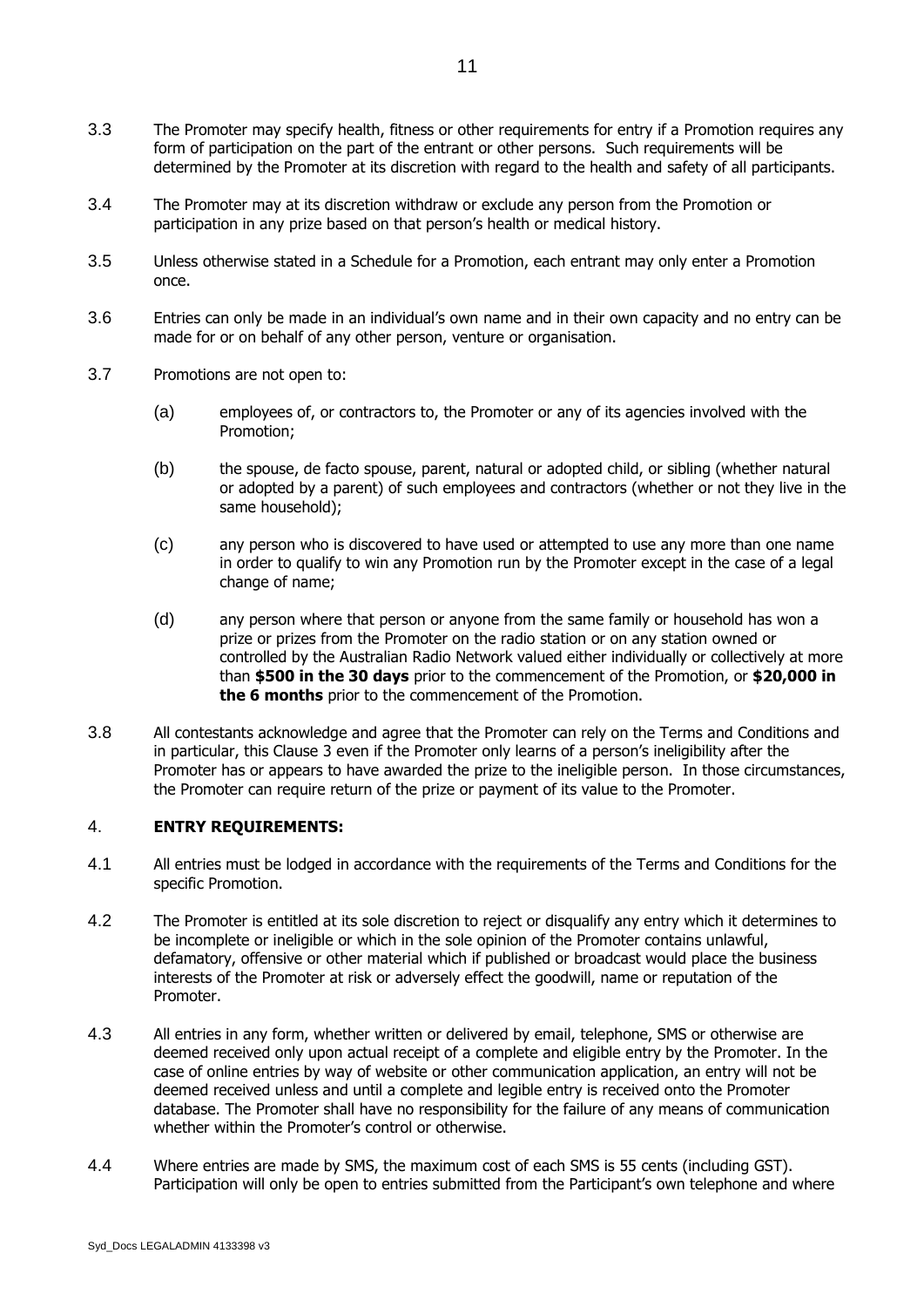12

such telephone allows caller ID, is SMS compatible and is connected via a service provider which allows the receipt of text and premier messaging.

#### 5. **PRIZES:**

- 5.1 All prizes will be awarded either:
	- (a) where a Schedule applies in respect of the Promotion, as provided for in that Schedule; or
	- (b) in other cases as is published by the Promoter in respect of the Promotion.
- 5.2 All prizes must be collected within 3 months of the date of notification of winners as provided for below. Subject to the regulatory requirements of the individual States or Territories, prizes not collected within 3 months will be forfeited and will be redistributed into the prize pool of the associated station and used for alternative contest giveaways. See clause 16 regarding Prize Claim and Delivery.
- 5.3 All prize items are valued based on recommended retail pricing inclusive of GST and the Promoter takes no responsibility for any variation in item values.
- 5.4 Any taxes which may be payable as a consequence of a winner receiving the prize are the sole responsibility of that winner.
- 5.5 Prizes are non-transferable and may not be redeemed for cash.
- 5.6 All "cash" prizes will be paid to by bank transfer to the winner's nominated bank account. Payments will only be made to the account owned by the winner. Alternatively, winners can request a cheque be drawn, payable to the winner only.
- 5.7 If the specified prize becomes unavailable due to general unforeseen circumstances, the Promoter may substitute a prize of like or equal value, subject to state regulations.
- 5.8 If the specified prize becomes unavailable due to acts of terrorism or acts of god (IE earthquake or other natural disaster). The Promoter and its associated promotional partners will not be liable for replacement of any prize.
- 5.9 If a prize comprises tickets or attendance at any function or event, the Promoter accepts no responsibility or liability in respect of the function or event. Should the function or event be cancelled, postponed or otherwise varied, including but not limited to by the substitution of the promoted performers, then the Promoter has no responsibility to provide alternate or substitute tickets or to provide any cash equivalent in substitute for the tickets. The winner will in all respects be bound by and comply with the terms and conditions applicable to such event or performance including but not limited to the requirements for responsible service of alcohol and the right of the Promoter, the organiser of such a function or event or their respective contractors or representatives the right to refuse the winner and/or any guests of the winner entry or service.
- 5.10 Where a prize includes backstage or other opportunities to meet performers or celebrities, all such opportunities are at the discretion of the relevant artist or celebrity and their management and the Promoter will not be responsible or liable in the event that such meet and greet opportunities do not take place and no replacement tickets, cash substitute or other compensation will be payable in any form by the Promoter in these circumstances.
- 5.11 If a prize includes attending an event where alcohol is served, then a winner and any accompanying guests must be 18 years of age or over and must carry with them at all times during such event valid photographic identification and must provide such proof of age for inspection on request.
- 5.12 If a prize comprises vouchers, then all vouchers will be subject to the terms and conditions of the provider of the vouchers and the expiry date specified by the provider of the voucher.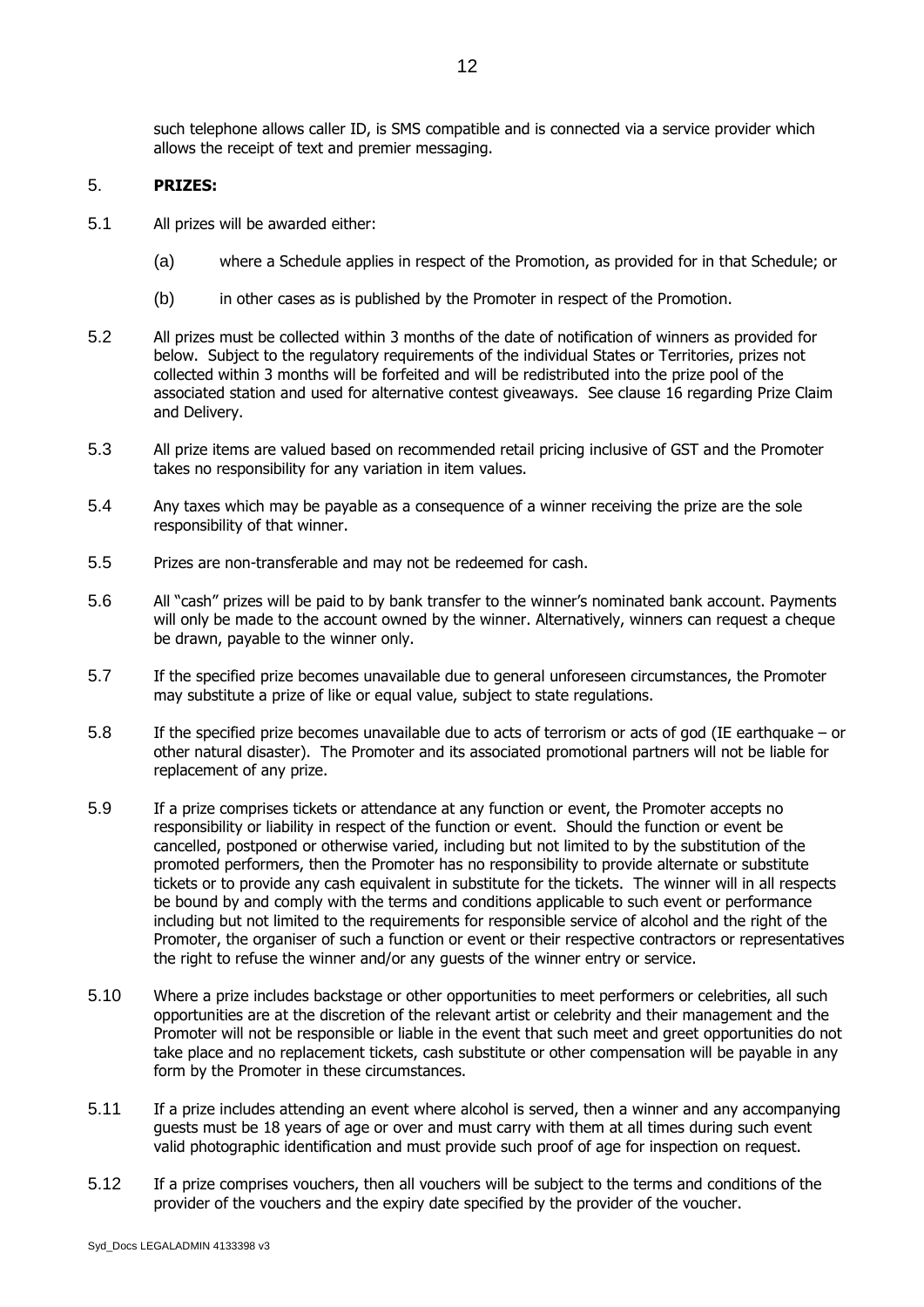- 5.13 Unless otherwise specified, the class of travel for a travel prize incorporating an airfare is economy class.
- 5.14 Any prize comprising accommodation will be for accommodation costs only and does not include additional charges (such as mini bar, in-room entertainment, dry cleaning, room service or other additional charges) unless additional room service or other related charges are expressly stated to be included in the Schedule for the Promotion.
- 5.15 All prizes awarded are for the benefit of the entrant only unless otherwise specified in a Schedule for the Promotion and are non-transferable. Prizes must be used within the applicable time frames and dates specified for the purposes of the Promotion and may be subject to availability and school holiday or peak season exclusions.
- 5.16 Where a prizes includes travel, it is the responsibility of the winner to take out appropriate travel and related insurance at their own cost.
- 5.17 If a prize includes overseas travel then unless otherwise specified in a Schedule for the Promotion, the prize will exclude applicable Government taxes and charges. It is the responsibility of the entrant to ensure they and any accompanying persons hold valid passports and comply with all legal and regulatory requirements for the travel component of any prize. All travel is at the entrant's own risk and the Promoter accepts no liability or responsibility whatsoever in respect of loss or injury caused during such travel. Failure for any reason to utilise a prize comprising travel within the specified dates will result in the forfeiture of the prize.
- 5.18 The Promoter may at its absolute discretion withdraw or exclude any person from the Promotion or participation in any prize if that person at any time behaves in a manner which in the opinion of the Promoter or the staff contractors or representatives of the operator of any event comprising a prize in a Promotion is inappropriate or offensive or is or could be considered antisocial, dangerous or threatening or which may cause injury to themselves or any other person.
- 5.19 The decision of the Promoter will be final in determining the winner of each Promotion. This will include but not be limited to adjudicating on whether answers to quizzes are correct or otherwise and in the event of a tie or draw in a Promotion determining at its discretion which entrant shall be declared the winner.
- 5.20 If the Promoter becomes aware at any time, including after a winner has been announced, that an entrant has not complied with these Terms and Conditions or other terms and conditions of the Promotion, the entrant will have no entitlement to any prize and, as required by the Promoter, must return or repay the full value of any prize received.

#### 6. **PARTICIPATION IN ACTIVITIES AND PRIZES AND INDEMNITY:**

- <span id="page-12-0"></span>6.1 Any entrant or winner participating in any activity for the purposes of the Promotion or in respect of any prize agrees to fully release and indemnify to the maximum extent permissible by law, the Promoter and Australian Radio Network and their respective contractors, employees, directors and officers in respect of any claim for accident, injury, property damage, financial lossor loss of life in connection with the entrant or winner's participation in the Promotion or prize.
- 6.2 The indemnity granted by each entrant and winner to the Promoter and Australian Radio Network and their respective contractors, employees, directors and officers pursuant to Clause 6.1 includes in respect of any cost, loss, expense, damage or liability whether direct or indirect or consequential, (present or future), and any fine or penalty incurred by the entrant or winner.
- 6.3 In respect of any prize comprising travel or any other activity, the winner expressly acknowledges that undertaking such travel or activity is at the winners own risk and sole discretion and that the winner will make their own assessment of the risks and of their own suitability to participate in or to undertake such activity or travel.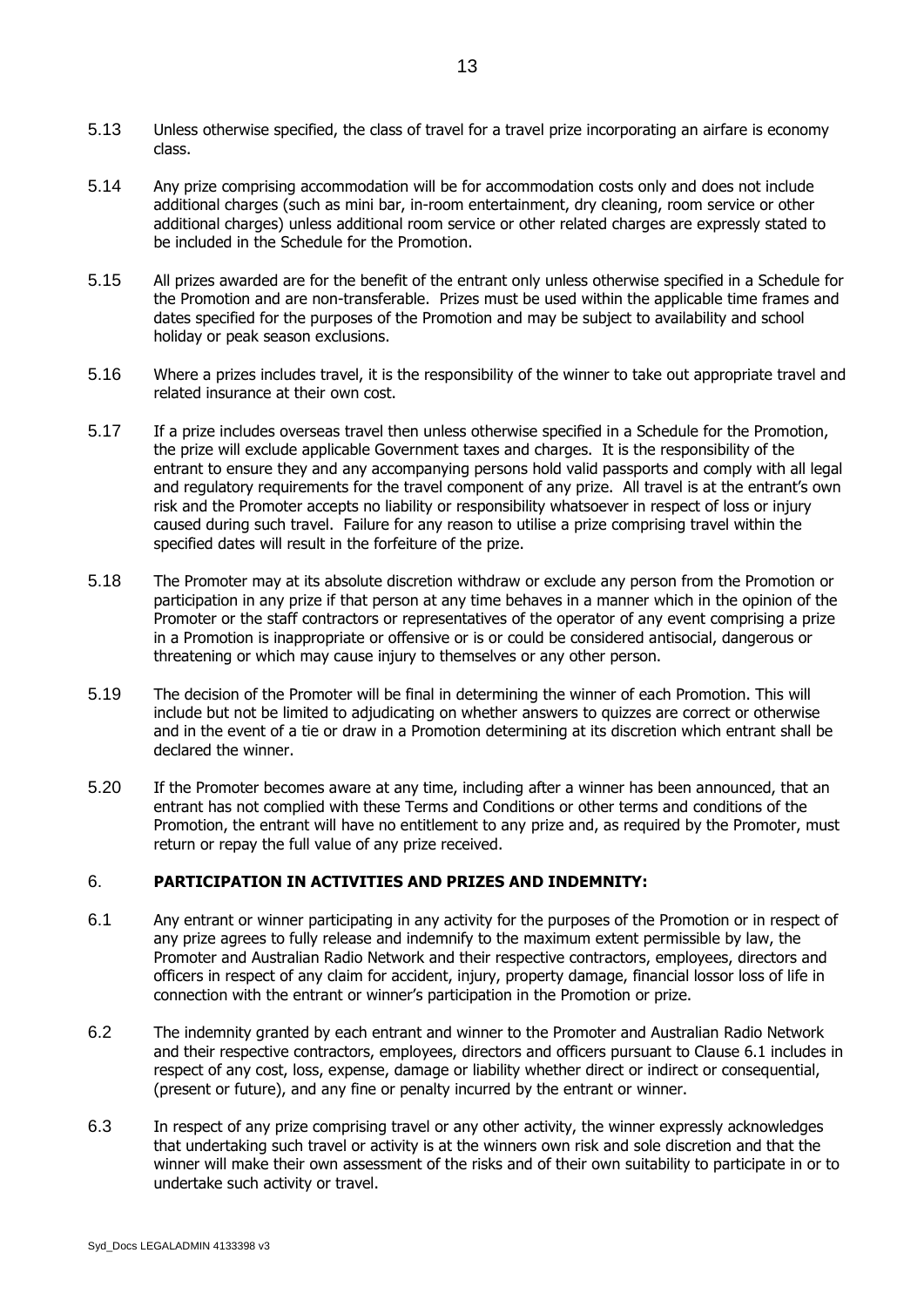- 6.4 Each entrant and winner may at the discretion of the Promoter be required to execute a Deed of Indemnity & Release prior to their participation in a Promotion or prize in a form determined by the Promoter. The Promoter may deem an entrant ineligible to participate in a Promotion or ineligible to win a prize if they fail to provide such release or indemnity on request.
- 6.5 Winner may substitute a proxy to take part on their behalf full details of proxy will need to be provided to the promoter prior to activity commencement. Such proxy to provide a release and indemnity in accordance with clause [6.1](#page-12-0) and otherwise to be bound by the Terms and Conditions of the Promotion.
- 6.6 Where an entrant or winner is under the age of 18, their parent or guardian will be required to sign the necessary indemnity and consent forms in order for the entrant to participate in the Promotion or prize.

## 7. **PRIZE COLLECTION:**

- 7.1 Prizes must be claimed in person unless the winner is advised otherwise by the Promoter. The winner will be required to provide photographic identification for the purposes of collecting the prize. The collection of prizes is the sole responsibility of the winner.
- 7.2 For cash prizes, photographic identification must be provided in person at least 5 business days in advance of the intended pick up date to enable cheques to be drawn. Photographic identification will also be required when collecting the prize.
- 7.3 Lost cheques will only be reissued within 6 months of their original issue date and only once.
- 7.4 A copy of the Terms and Conditions and/or a signed receipt and acknowledgement must be signed and endorsed by any winner to indicate his/her understanding and acceptance of these terms.
- 7.5 Prizes will only be awarded following winner validation and verification. The determination of the Promoter or such judges as are nominated by the Promoter are final and no correspondence will be entered into.
- 7.6 If a prize is mailed to an entrant by the Promoter, the Promoter shall not be responsible for any replacement or compensation if the prize is lost or is delayed so that for example tickets arrive after their scheduled event. It is at the sole discretion of the Promoter whether or not to mail any prize.

# 8. **PUBLICITY:**

- 8.1 Each entrant consents to the content of their entry and any telephone entries or other call with the Promoter being recorded, broadcast and published online by the Promoter without payment.
- 8.2 If an entrant submits a photograph as part of a Promotion the entrant consents and hereby grants to the Promoter all rights necessary for the Promoter to edit and publish on its website the photograph at the Promoter's discretion and for other publicity purposes associated with the promotion of the Radio Station. The entrant warrants to the Promoter that all parties shown in the photograph have provided their consent for the purposes of the Promotion and that the photograph is in fact a photograph of the entrant where this is a requirement of the Promotion.
- 8.3 Acceptance of a prize constitutes permission for the Promoter to use winner's name, suburb of residence, recording of winner's voice, photos and likeness and filming for advertising and promotional purposes by the Promoter for broadcast by radio and for use on line without compensation, unless otherwise prohibited by law. The winners name will NOT be used or listed in any other form of media without the explicit and written permission of the winner.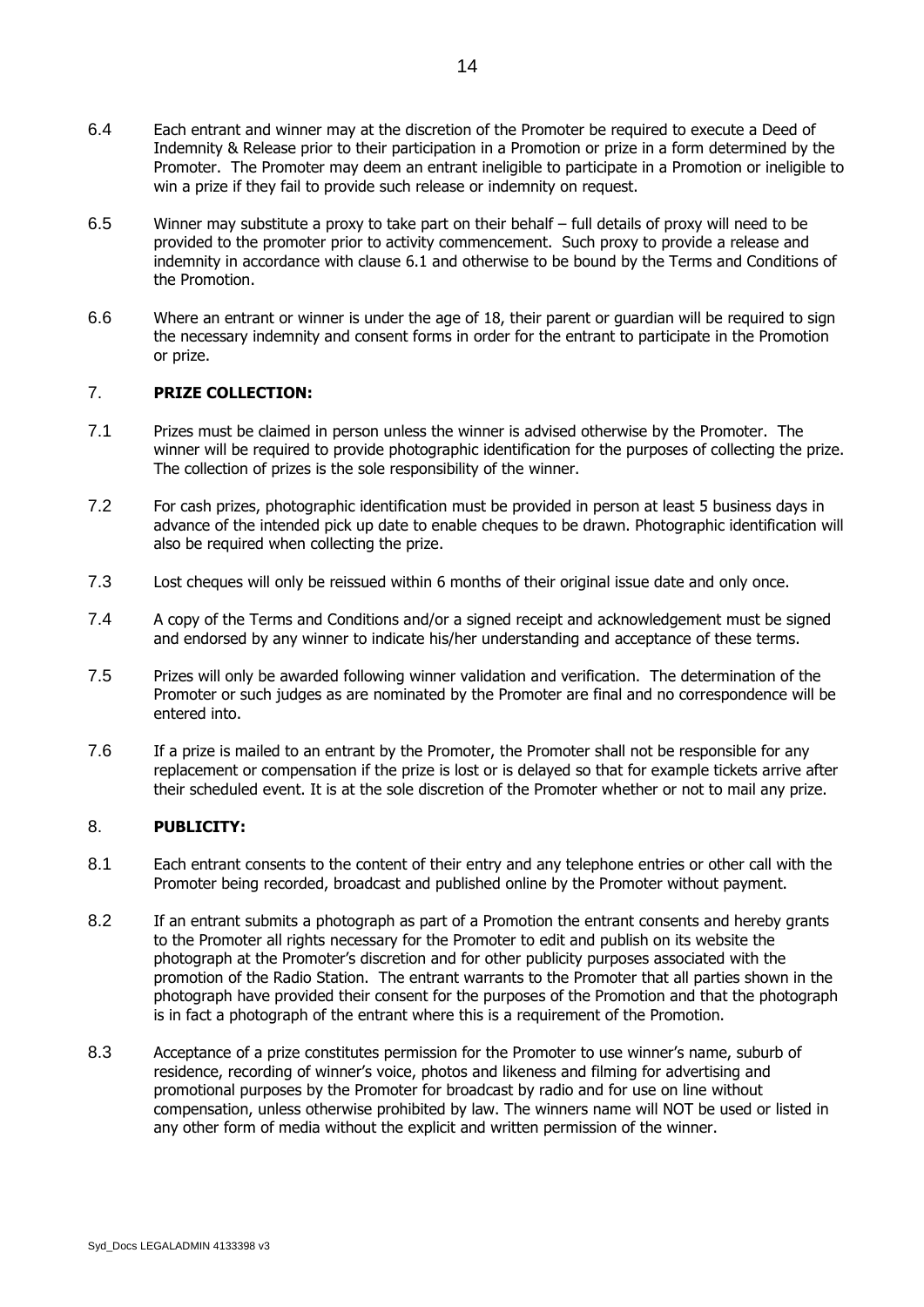#### 9. **EXCLUSION OF LIABILITY:**

- 9.1 The Promoter takes no responsibility for the loss of prizes due to incorrect or imprecise delivery details provided by an entrant.
- 9.2 The Promoter makes no representations or warranties as to the quality, suitability or merchantability of any goods or services offered as prizes.
- 9.3 To the extent permitted by law, the Promoter is not liable for any loss suffered or sustained to personal property and including, but not limited to consequential (including economic) loss by reason of any act or omission, deliberate or negligent, by the Promoter, or its servants or agents, in connection with the arrangement for supply, or the supply, of any goods or services by any person to the prize winner(s) and, where applicable, to any persons accompanying the winners.
- 9.4 A winner (or his or her guests, parent or guardian as appropriate) may be required to sign and return any liability release provided by the Promoter and/or its contractors as a condition of the prize being awarded. Failure to return the signed releases and indemnities will result in the entitlement to the prize being forfeited and the selection of another winner.

#### 10. **OWNERSHIP OF ENTRIES:**

10.1 All entries (whether in written, audio or visual form, or a combination of those) become and remain the property of the Promoter (subject to the limits contained in the Privacy Statement).

## 11. **DISQUALIFICATION:**

- 11.1 The Promoter is not responsible for lost, interrupted communications or unavailable network server or other connections, failed telephone, mid-delivery or computer transmissions or other errors of any kind, whether human, mechanical or electronic.
- 11.2 The Promoter assumes no responsibility for any error, defect, delay, theft or unauthorised access to or alternation of entries. Subject to any written directions given under the applicable law, if for any reason, the Promotion is not capable of operating as planned, including infection by computer viruses, tampering, unauthorised intervention, fraud or any other causes beyond the control of the Promoter which corrupts or affects the administration, security, fairness, or proper conduct of the Promotion, then the Promoter reserves the right, at its sole discretion, to cancel, terminate, modify or suspend the Promotion.
- 11.3 The Promoter reserves the right, in its sole discretion, to disqualify any individual for:
	- (a) tampering with the entry process, including exceeding any limitation on the numbers of entries, or any other process as determined by the Promoter that in any way affects the fairness of the promotion;
	- (b) tampering with the operation of the Promotion or any web site of the Promoter or associated with the Promotions;
	- (c) acting in violation of these Terms and Conditions; or
	- (d) acting in an unsportsmanlike or disruptive manner.
- 11.4 If an entrant selected as winner is found to be in breach of these Terms and Conditions a new winner may be selected and, in the event that the entrant in breach has been awarded a prize, the entrant may be required to return the prize or reimburse the value of the prize to the Promoter.

# 12. **TERMINATION:**